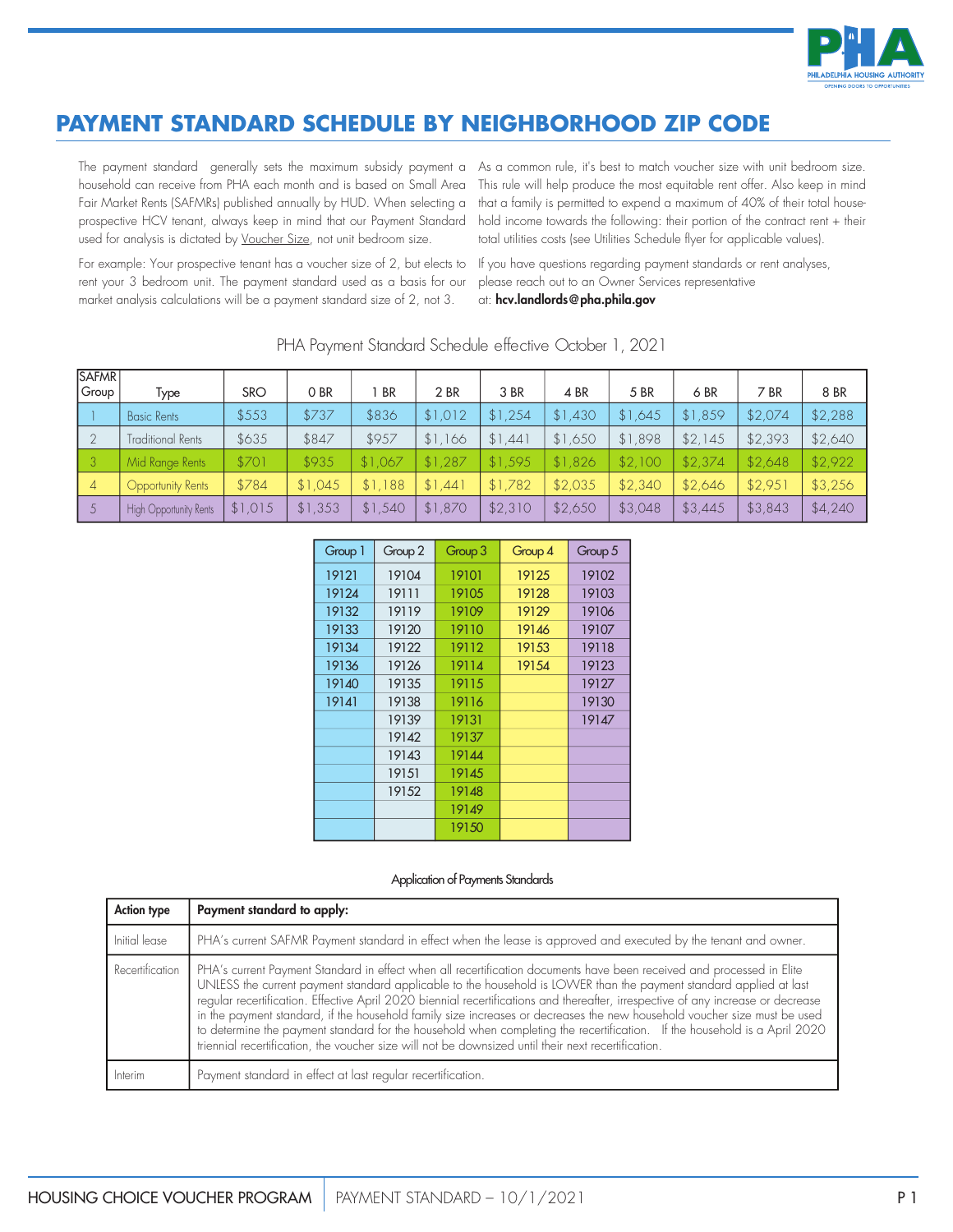





Data Source: Philadelphia City Planning Commission